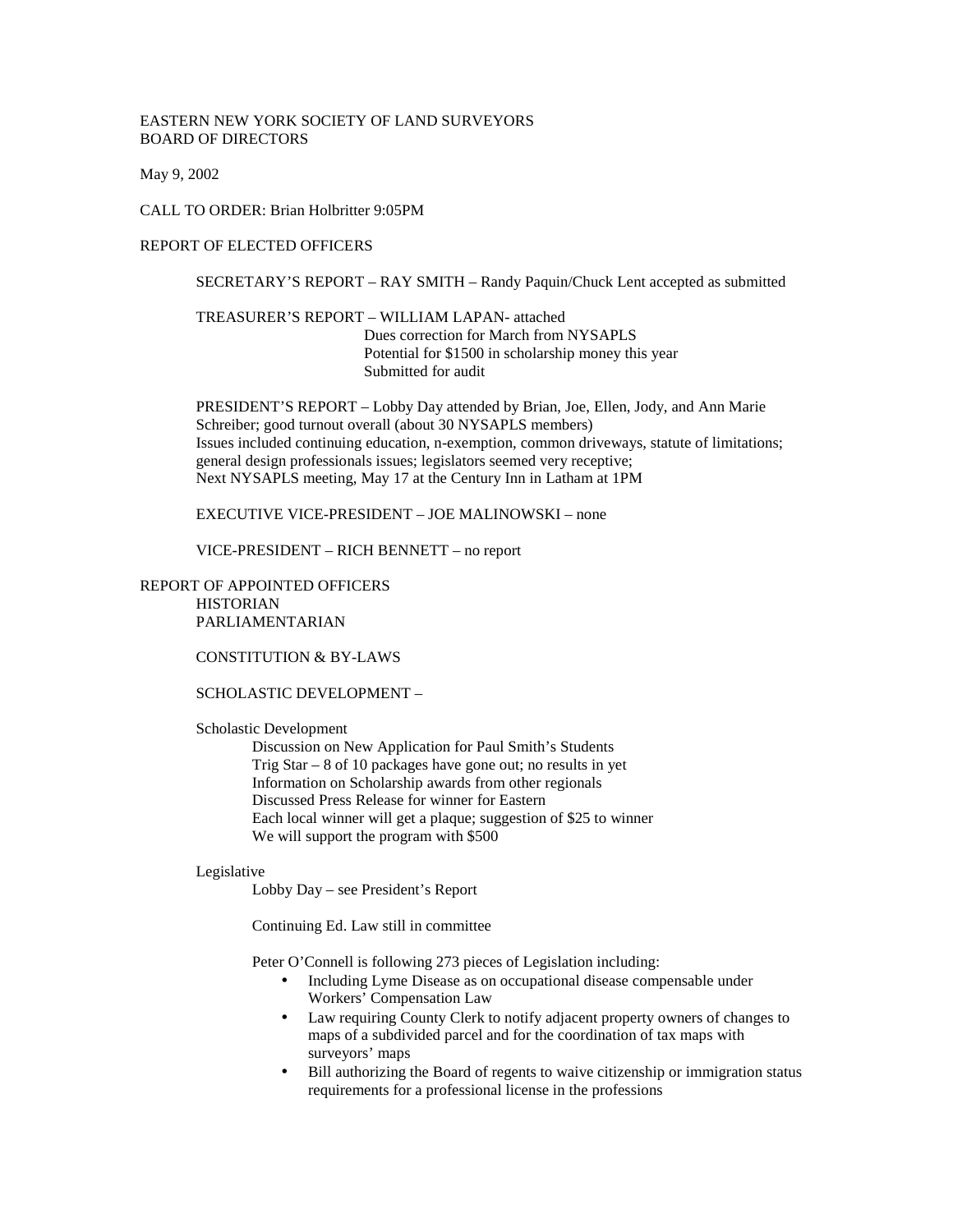- Continuing Education bills for Engineers, chiropractors, psychologists, nurses, revisions on architects; veterinarians and vet techs; pharmacists
- Authorizing governing bodies of counties to impose a rejection fee of \$100 for the filing of papers or instruments relating to real property when such papers are legally insufficient for the purpose for which they were filed upon submission to the county clerk (legally defective)
- Creation of Freshwater and Tidal wetlands mitigation banks
- Law providing for the disclosure of licensing examination questions and set procedures for rescoring upon request for examinations for professional licensure
- Law excluding certain lots created by cluster zoning laws under town, village or general city law, where such lots are part of a subdivision where the density of such subdivision is less than one unit per 5 acres, from being included under the definition of residential lots
- Amendment to Business Corporation Law regarding incorporation of design professional service corporations so a non-professional may own less than 25% of the shares and officers positions
- Modification to Highway Law shifting the authority for determining whether or not a private right-of-way should be granted to a landowner through the land of an adjacent landowner from a jury to a town committee.
- Enacts Statute of Limitations provisions against design professionals for period of 10 years after completion of improvement to real property
- Technical recruitment, career development and retention program for NYS DOT; provides for use of funding for the review of current payment practices regarding payment of certain differentials to private sector consultants
- Raising Wicks Law threshold from \$50,000 to \$500,000
- Law providing for suspension of professional license under Education Law where a licensee is in arrears in payment of child support or spousal support
- Professional Licensing of Geologists
- Law eliminating licensure requirement of citizenship or permanent residence where such requirement presently exists
- Mandatory Continuing Education for Land Surveyors
- Law authorizing state and municipal agencies to establish rules for the use, sale and distribution of GIS materials disclosed under Freedom of Information law; authorizes imposition of fees for copies of materials
- Wetlands homeowners' relief act; prohibits DEC from delineating wetlands beyond boundaries shown on official wetlands maps
- Provides establishment of planned unit development districts and plan review; defines PUD as a development which may include residential, commercial, industrial or other uses or any combination thereof in a flexible anner to achieve the goals of a comprehensive plan.
- Promotes fairness in competitive bidding by providing enforcement of prevailing wage provisions applicable to public work construction projects
- Requires low bidder on state contracts to provide that PWR shall be paid when such bid is lower than next lowest by %10 or more
- Provides cartways to land which has become landlocked as a result of state construction of roads or highways
- Expansion of PWR requirements to state, local agency and public authority public work contracts
- Additional penalties for failure to pay PWR or supplemental benefits
- Establishment of regional conservation partnerships for preservation of open space and farmland
- Zoning comparison and review along common municipal boundaries